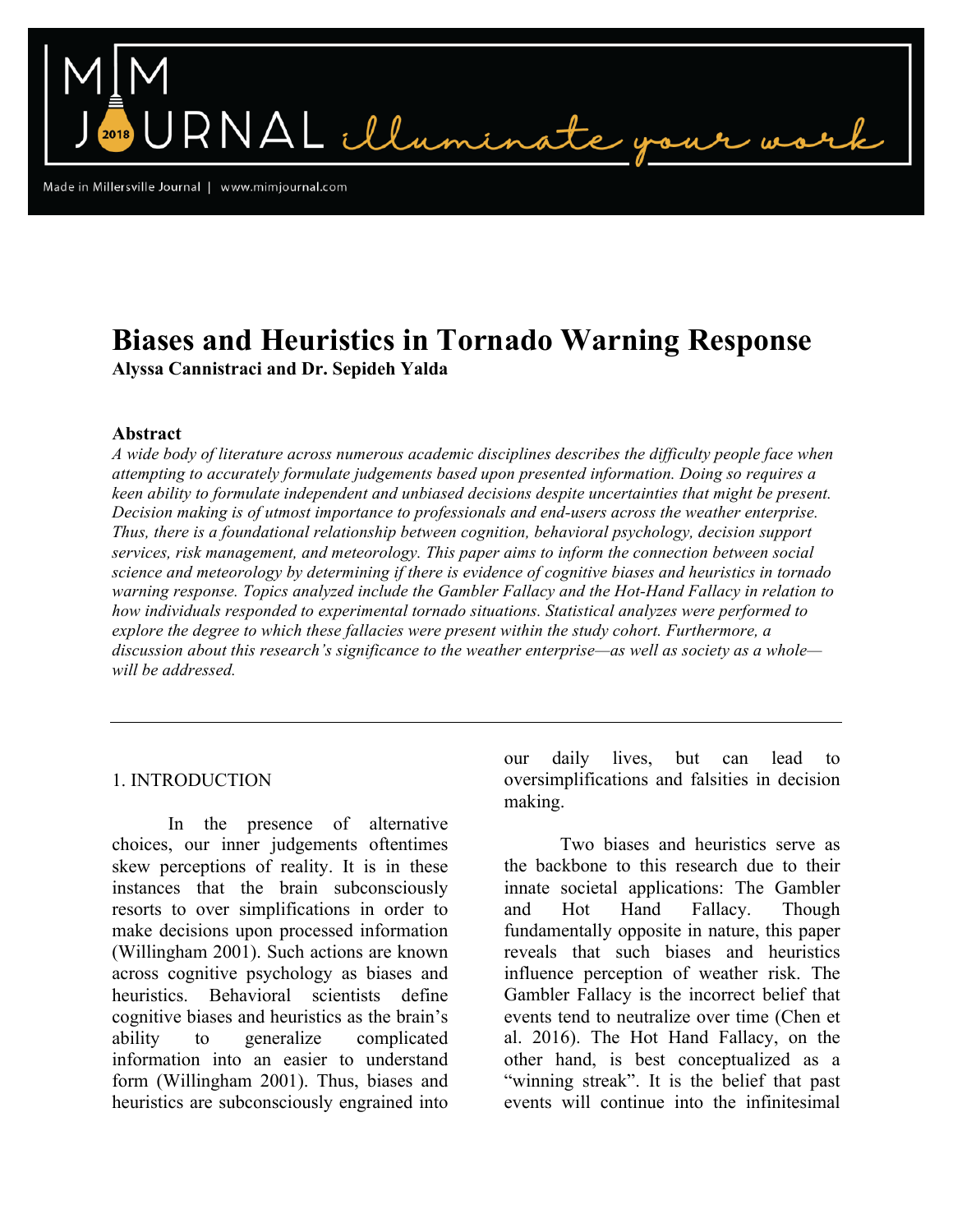future (Green and Zwiebel 2014). These fallacies, though widely present in our everyday lives, lack comprehensive research—especially, in a meteorological context (Croson and Sundali 2005).

In order to determine the degree to which these biases and heuristics influence tornado warning response, data collected by Klockow et al. (2013) was analyzed. Results indicate that Gambler and Hot Hand fallacies affect public perception of tornado risk. Further, it was concluded that the way in which humans make decisions is complex and not fully understood. These findings reflect upon diverse communication and education needs in the twenty-first century weather enterprise. Social science research within meteorology, moreover, is the bridge further enhancing the conversation initialized via these results. Thus, this paper ultimately demonstrates the need for such research in understanding biases and heuristics involved in tornado warning response.

## 2. DATA AND METHODOLOGY

Data used in support of this research was based upon information collected by Klockow et al. (2013). Klockow et al. (2013) analyzed public's perception of probabilistic forecasts<sup>1</sup> via experimental tornado situations. Participants in the study  $(n = 2,804)$  partook in essentially a computer game where each individual was in charge of monitoring one of four fictitious airport locations for the threat of tornadoes. These individuals ranged in age from 18 to

89, represented all 50 states, and were chosen via a third-party surveying company using census-balanced data. Ninety-six graphics were randomly presented to each individual. Graphics varied in terms of their airport location, forecast type (probabilistic or deterministic<sup>2</sup>), forecast length (long-term or short-term), and color scheme (continuous, divergent, and qualitative). Participants viewed each image and decided if actions were needed in order to protect their airport from the fictitious tornado. Figure 1 is an example graphic displaying a short-term deterministic forecast (see Appendix I for figures). In each of the 96 decision trials, if participants believed the fictitious tornado would strike their airports, users selected a "Protect" option on the computer interface.

On the other hand, if participants felt confident that the tornado would safely pass their designated airports, a "Do Not Protect" option was selected.

Data from Klockow et al. (2013) was quantitatively analyzed, via original Python scripts, in order to determine if parameters such as forecast type (deterministic or probabilistic) and gender influence beliefs concerning weather risk. It is through such findings that a discussion— pertaining to cognitive biases and heuristics in tornado warning response—exists.

 $\overline{a}$ 

<sup>1</sup> Probabilistic forecasts are ones in which numerical values (i.e. probabilities) are presented as a way to convey weather risk for a specific geographic region. For an example of a probabilistic forecast, please see Figure 2 in Appendix I

<sup>2</sup> Deterministic forecasts are ones in which polygons are used as a way to present weather risk to the public. All individuals residing within the polygon are said to be under the same level of risk. Please see Figure 1 in Appendix I for an example of a deterministic forecast.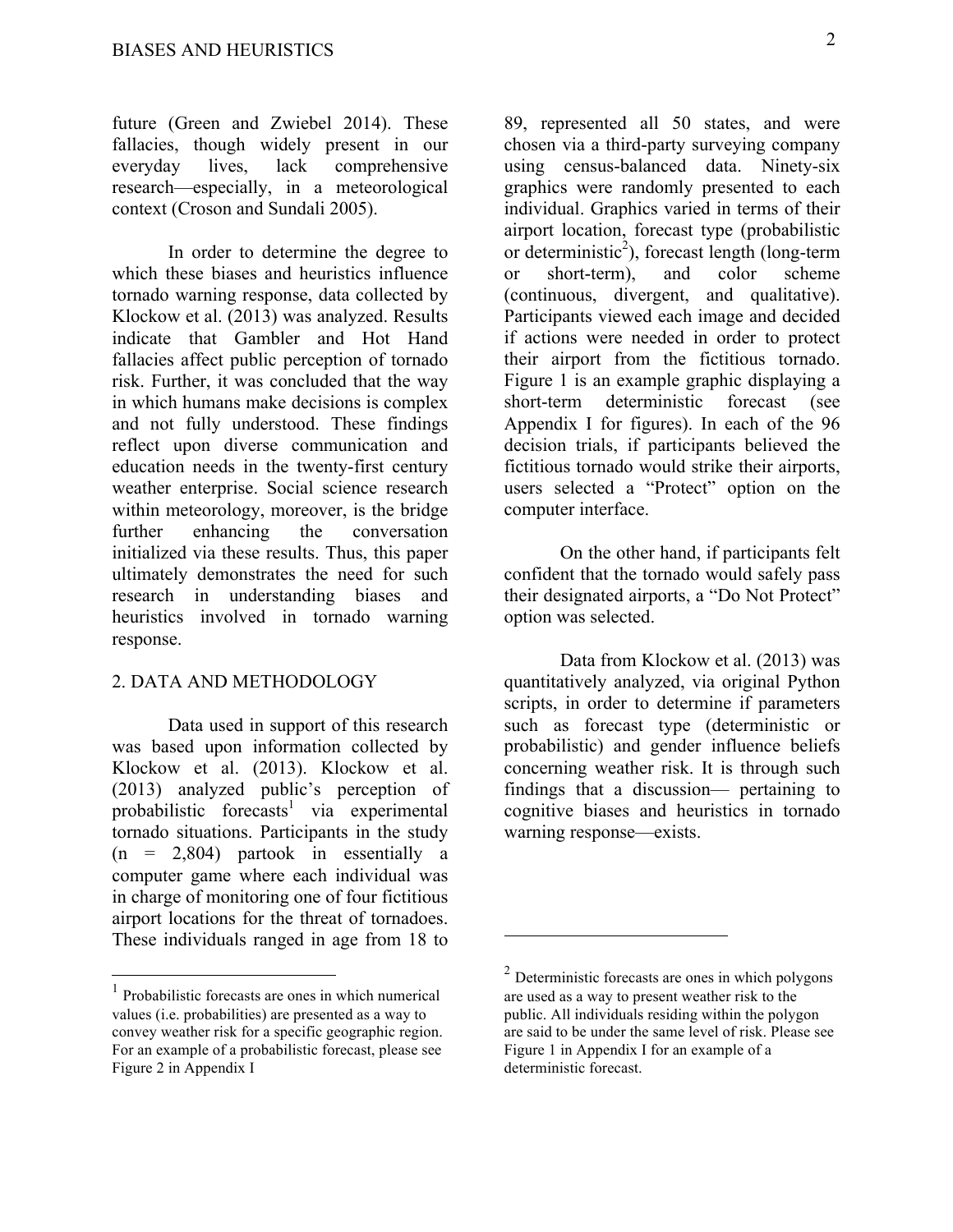#### 3. RESULTS

## *3.1 Overall tendency for protective action from the 96 experimental tornado situations*

Figure 3 (see Appendix I) displays the probability of an individual choosing to protect their airport after a pattern (String) of 3 to 10 consecutive tornado events. Such events are featured along the x-axis. The mean (red dashed line) represents the average likelihood that individuals elected to protect their airports. For these reasons, the mean is defined as the Average Response Tendency (ART). Evidence of the Gambler and Hot Hand Fallacies is apparent from the graph as well. Data falling below the ART represents the Gambler Fallacy, as this bias implies that events "cancel out." How does one cancel out the perception of a tornado? One assumes that the tornado is not going to happen, and if the tornado is not going to happen then participants are going to protect their airports at lower rates. For these reasons, data corresponding to the Gambler Fallacy falls below the ART.

On the other hand, data falling above the ART (as shown in String 7) represents the Hot Hand Fallacy. Here, individuals believe that tornadoes are going to happen uninterruptedly; therefore, one feels the need to continuously protect their airport. This corresponds to higher values along the yaxis and data falling above the ART.

# *3.2 Tendency for protective action: Probabilistic and deterministic forecasts*

Airport protective response rates were also analyzed for individuals receiving probabilistic and deterministic graphic types as seen in Figure 4. Just as before, the mean (or ART) is represented via the red dashed line. Strings 3-6 as well as 8-10 show evidence of the Gambler Fallacy as the data

generally falls below the ART. String 7 represents an interesting anomaly. Here, data falls above the ART as indicative of the Hot Hand Fallacy; however, after this pattern of 7 consecutive tornado events, the data takes a significant crash into String 8. Reasons for this crash are only speculative, but one theory is that participants felt a sense of overprotection in the smaller strings. After the seventh tornado, individuals chose to protect their airports less frequently—thereby, ensuing more risk—under the belief of the unlikely nature of the tornado's occurrence.

## *3.3 Tendency for protective action: Genders*

When comparing airport protective response rates among males and females (Figure 5), similar patterns emerge as seen in Figure 4. The proportion of individuals taking protective action in males and females hovered below the ART in tornado Strings 3 to 6—thereby, indicating the Gambler fallacy. The rise in proportions and subsequent crash at Sting 8—is also seen when comparing data across genders. However, dissimilar to Figure 4, Strings 8 through 10 (in Figure 5) displayed mixed results among variables parametrized. In large Strings 8 to 10, women displayed a higher protective tendency than men. Such finding holds consistent across psychology and cognitive science literature, as studies consistently conclude that women tend to be risk adverse while men are risk seeking.

## 4. DISCUSSION AND CONCLUSION

This paper analyzed public perception of weather risk via experimental tornado situations. In this regard, specific cognitive biases and heuristics were considered including the Gambler and Hot Hand Fallacies. This research demonstrated that perception of tornado risk becomes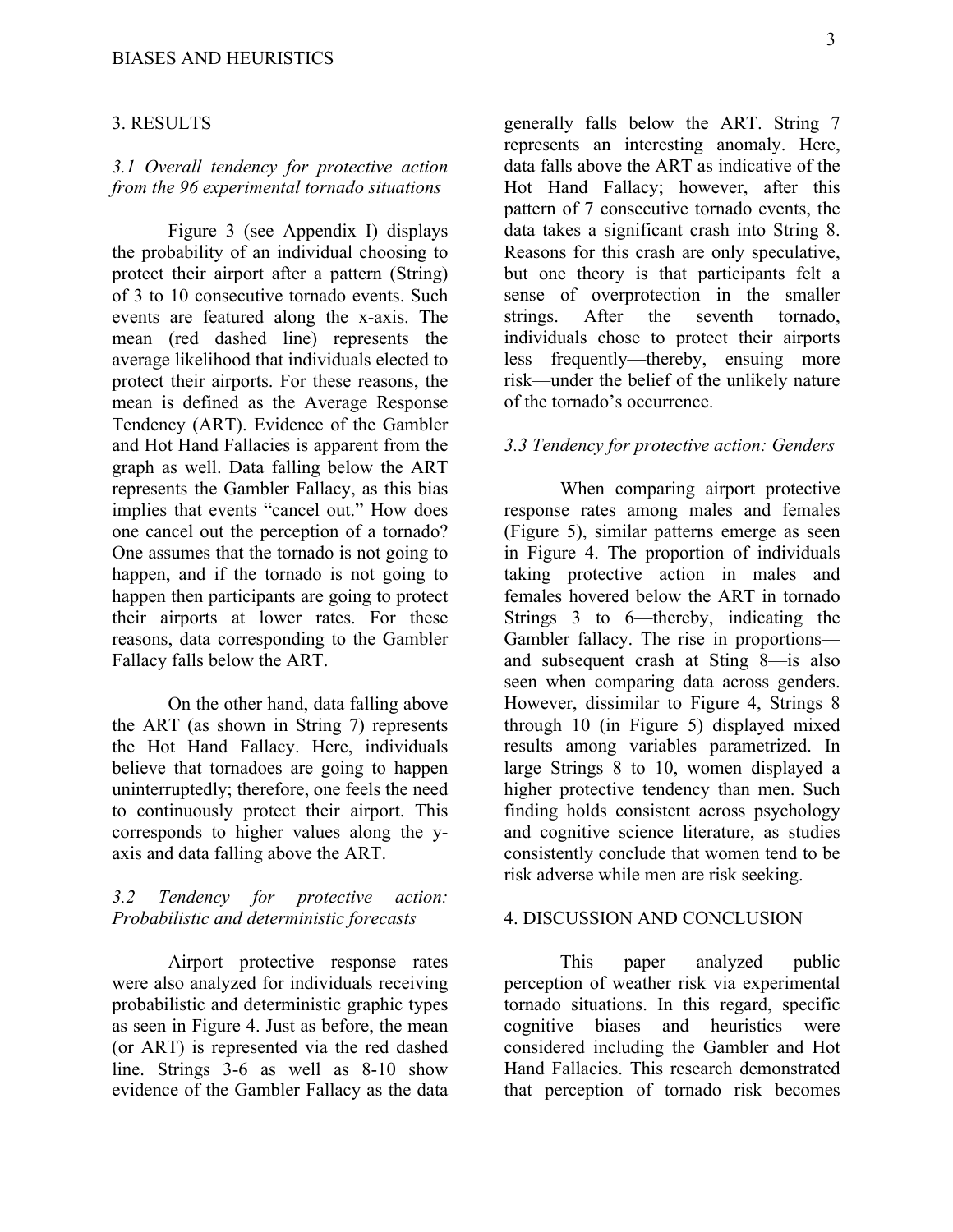more convoluted as exposure to events increases —particularly, after patterns of 7 consecutive tornado events.

Further, such research demonstrates the connection between meteorology and social science. Results from this paper suggest that various groups within society perceive weather risk differently. This implies that unique messaging and education needs are beneficial in communicating weather risk to society. Specific recommendations with regards to best practices in messaging provide ground for further research. Regardless, exploration concerning the integration of social science within meteorology is critical in the twentyfirst century weather enterprise. Such findings directly influence actions taken by individuals responsible for ensuring safety under severe weather. Therefore, there is tremendous societal benefit to studying and understanding public perception of weather risk.

Decision making is vital for human existence; yet, the processes by which our brains go about formulating judgements are mysterious and complicated. This is especially evident upon comparing protective response rates with regards to forecast type (deterministic and probabilistic) and gender. It is important to study public perception of weather risk due to large impacts on societal wellbeing. Therefore, it is ultimately through such research that findings concerning cognitive biases and heuristic in tornado warning response are illuminated.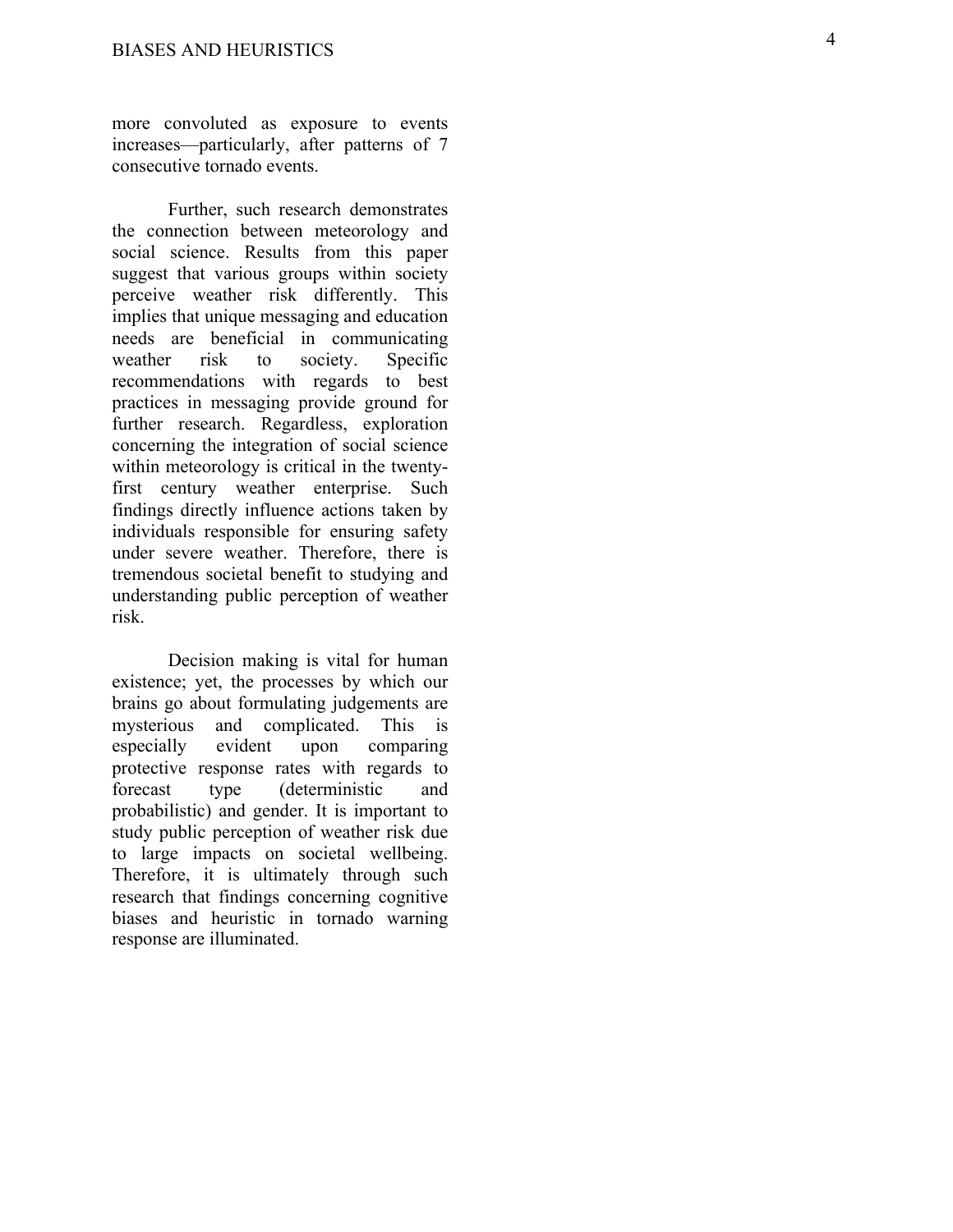# **APPENDIX 1**

Figure 1: Deterministic forecast depicting a typical graphic given to participants in Klockow et al. (2013)'s study. The dot represents the fictitious airport's location.



Figure 2: Probabilistic forecast depicting a typical graphic given to participants in Klockow et al. (2013)'s study. The dot represents the fictitious airport's location.

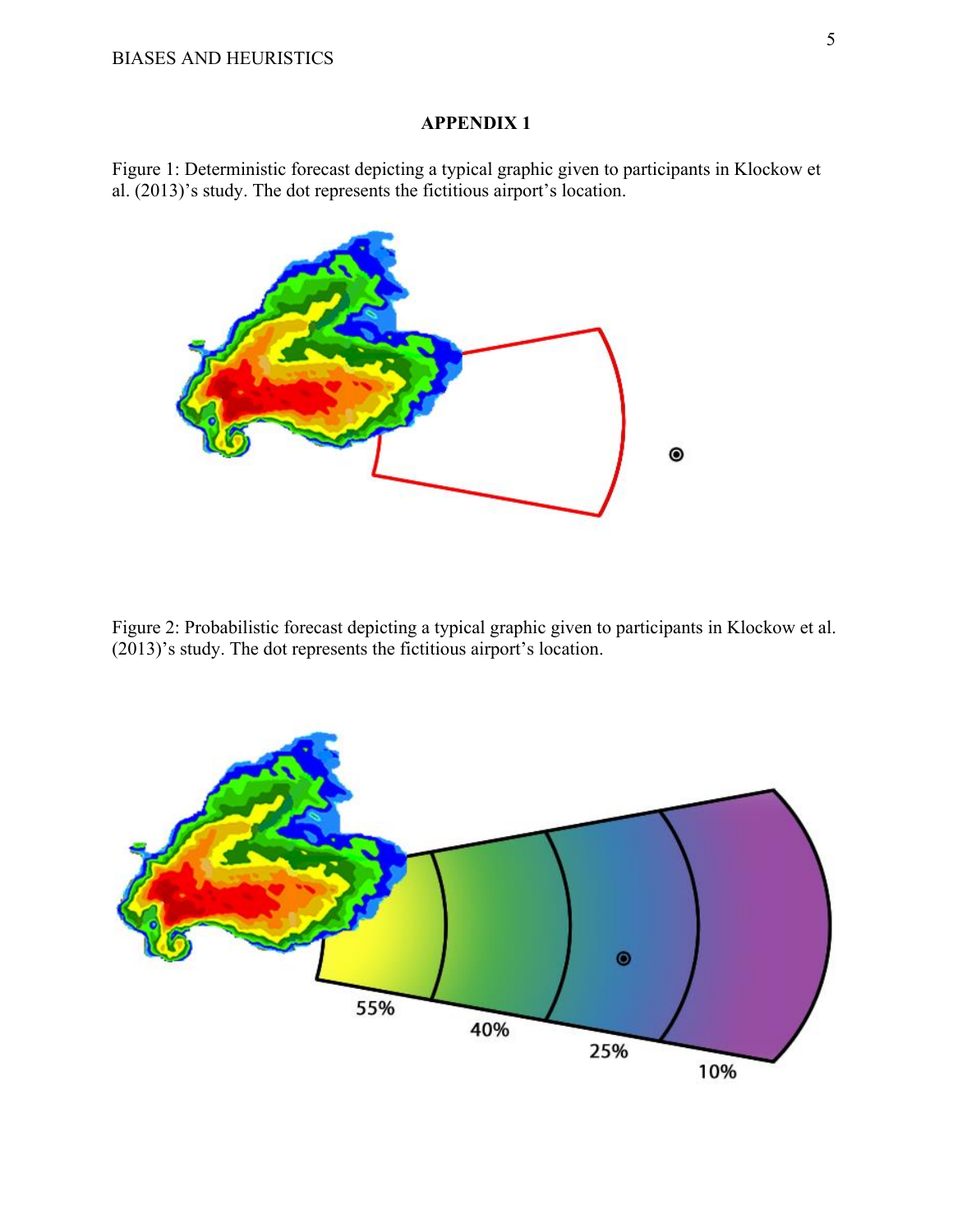

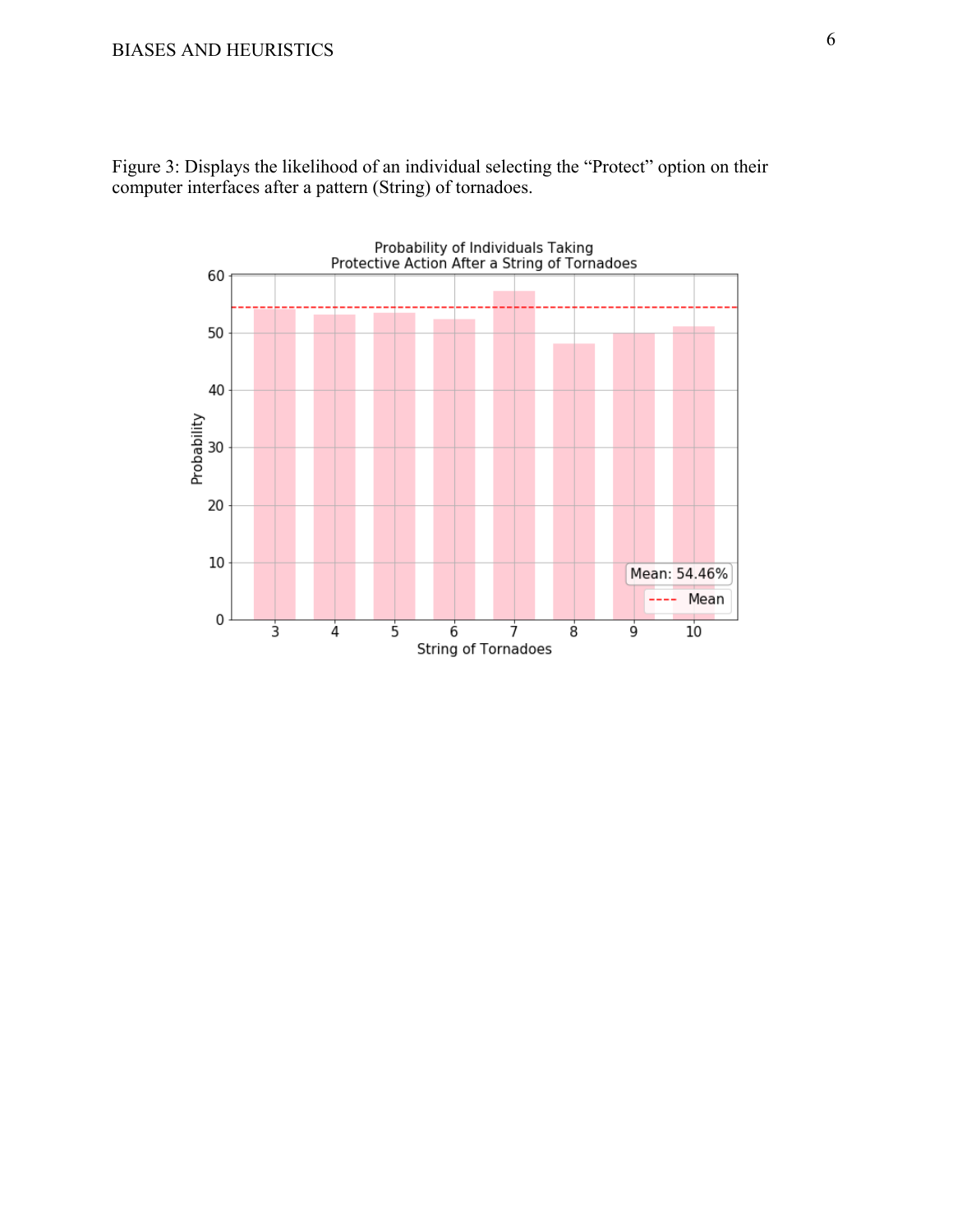Figure 4: Displays how protective response rate varied for individuals given probabilistic and deterministic forecasts.



Figure 5: Displays how protective response rate varied for males and females.